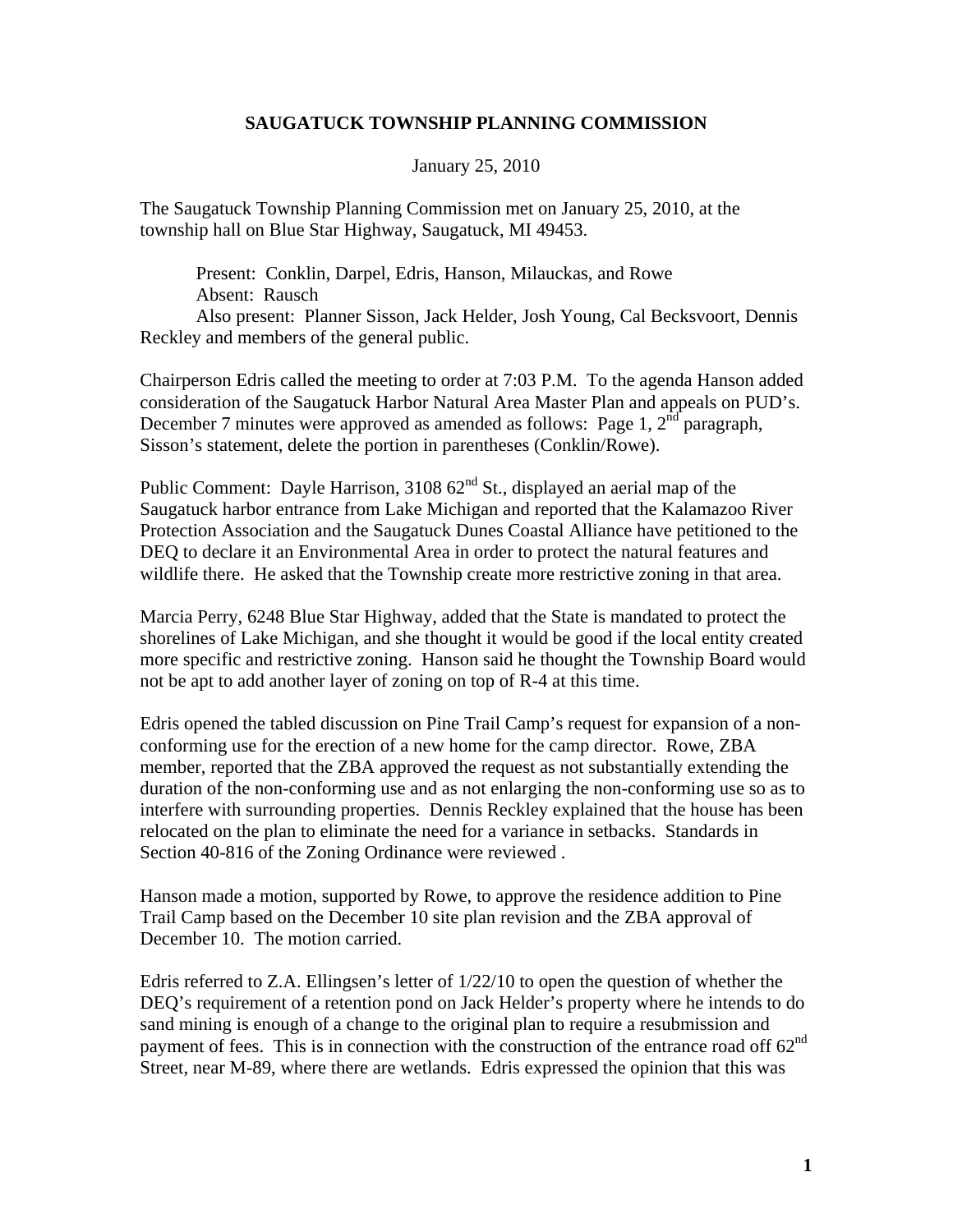simply part of the conditions put on the original approval of the site plan, that approvals come from other agencies, including the DEQ.

Vicki Lepior, 2495  $62<sup>nd</sup>$  St., Fennville, a neighbor to the proposed sand mining operation, said she thought the process should be opened again because she had discovered Helder had legal access to this property through another parcel and he had not provided all the proper information on his original application to the Township. Whereupon a heated debate ensued with all parties engaged. Darpel said he thought the decision to reopen the original discussion of the sand mining operation would have to come from some other source than the Planning Commission. Edris asked Josh Young, the sand mining operator, to provide the Township with the application he submitted to the DEQ.

Rowe made a motion, supported by Hanson, to answer Ellingsen's question "would this minor change warrant the invocation of Section 40-820?" by saying it does not require resubmission and payment of fees. The motion carried.

Edris will report on the attorney's findings after he presents him with Lepior's copy of a document showing the possibility of a different ingress site and Young's application to the DEQ. Edris will ask the attorney whether the process can be reopened if the Planning Commission did not have all the pertinent information and how it can be reopened.

Cal Becksvoort asked for information on the request from the Fire District to change the fire suppression agreement for Whispering Waters development so that the Township would be the co-signer rather than the Fire Department. Hanson said the document may not have been acted on as yet, but the attorney agreed to the changes necessary in the approval of the development. Becksvoort said he would make the changes to the PDF.

Edris opened discussion on Wind Energy Systems by reporting on Grand Haven Township's experience with a request by Grand Rapids to erect two 650-foot tall towers on its property near the Lake. On advice of the attorney, he said it would be well to find a place where such large systems could be allowed. Sisson's memo of 1-21-10 was amended to add a 300-foot height limit for large commercial wind turbines producing more that 30 KW unless the applicant can demonstrate a need for more height. Small scale tower-mounted turbines of up to 65 feet allowed by right in any zoning district would need a 210-foot setback, and other basic performance standards will be taken from the matrix supplied by Hanson. Taller turbines allowed by SAU are limited to 120 feet and must be set back from the property line by 1.5 times the height of the tower. It was agreed that the provisions for decommissioning wind turbines and for enforcing the ordinance should be taken from the Ottawa County model ordinance for wind energy systems. Sisson was charged with producing an ordinance draft for future review.

After a five minute break, the meeting reconvened to discuss Sisson's revision of the Rules of Procedure of 1/21/10. Hanson asked to add "if necessary" to Section 3.2, page 6, regarding the necessity of an annual report from the Planning Commission, to move 4.1 (e) to 4.2 "Optional Duties," regarding the preparation of a capital improvements program, and to add "as a member of the Planning Commission or at committee